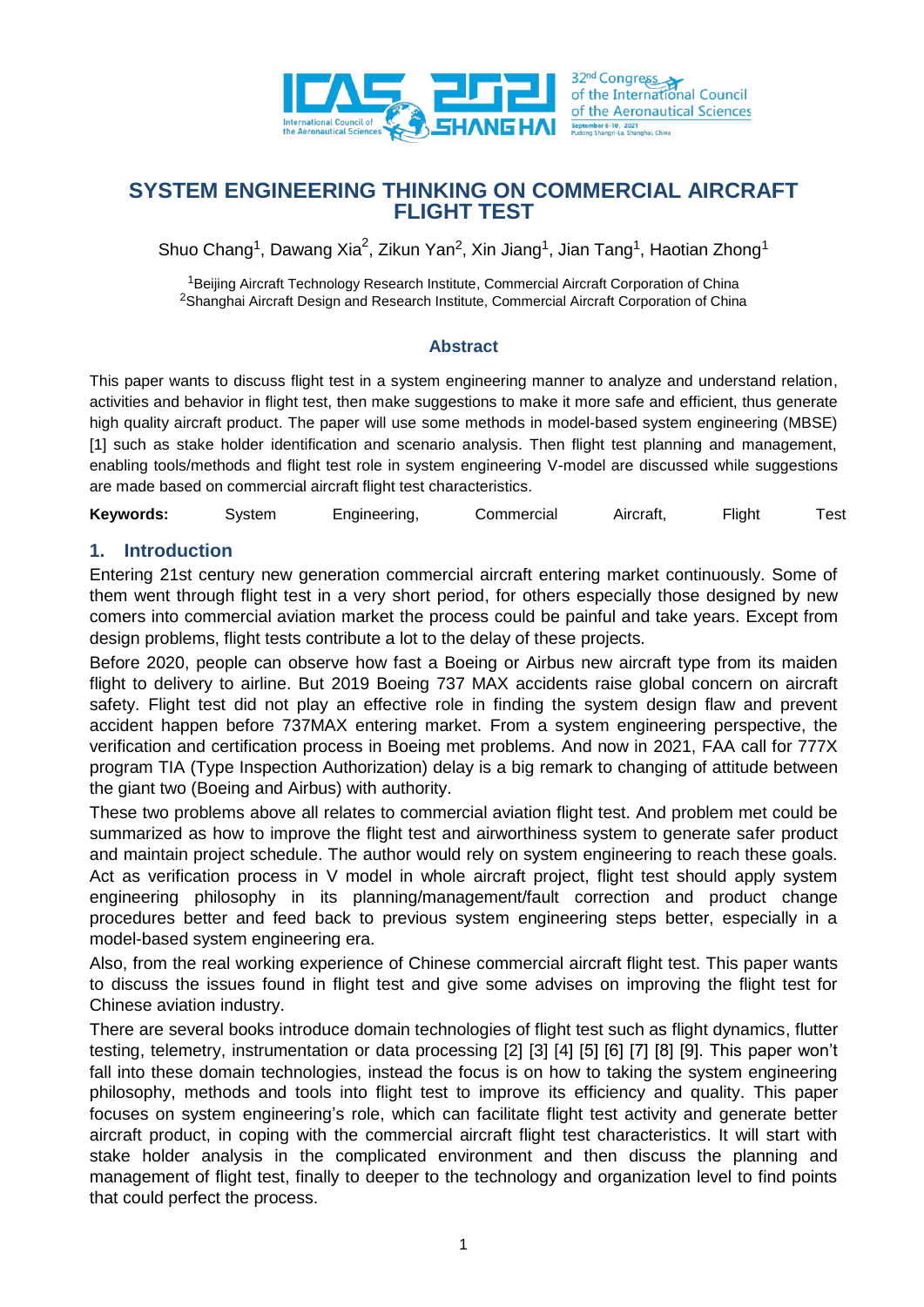### **2. Commercial Aircraft Flight Test**

Flight test is among other nine means to show compliance to airworthiness regulation [10] like ground test, lab test, calculation, and perhaps the closest to the real using environment. It is the final design phase of an aircraft type before it can enter into markets. There are several characteristics of commercial flight test that would deeply affect the planning and execution of it, include:

- Multi-stake holders: as the design process has come into an end, and starting of authority and *•* customer involvement the direct stake holders are high in this phase;
- Multidisciplinary: include all aspects from system engineering and project life cycle as well as *•* all aircraft system/major;
- Validation &verification (V&V) process in system engineering process: any type of test is designed to try to validate or verify something, especially for aircraft project which following system engineering process that would require V&V activities to complete the design cycle;
- Complicated configuration management: configuration is not fix and constantly changing *•* affected by supplier delivery, product change, subsystem flight test planning and execution;
- Certification activities deeply involved: whole flight test process is under authority's inspection. *•*

Multi-stake holder, multidisciplinary and configuration management requires high level of project management and coordination, which thus generate high demand for IT and efficient enterprise architecture (EA). V&V process would require all previous system engineering steps input and give a close loop result as a good ending for product design phase. Dual role of validation &verification (V&V) process in system engineering process and show compliance to airworthiness regulation require same result closing different processes.

The general process of commercial aircraft flight test (some represented by key output document) is: flight test requirement—flight test plan—manufacturing/configuration conformity inspection—flight test mission list—flight test execute/telemetry—flight test data process—flight test result report. This process is categorized by aircraft systems, majors and different subjects. Each subject will go through a complete process above and most of these activities would require airworthiness authority's inspection. Commercial aircraft is a typical complex system of systems, the number of items of flight tests of an aircraft type finally would reach a level of hundreds.

Certification is a big concern in commercial aircraft flight test, it is the purpose of flight test. And it is the conjunction point between flight test and public safety. For countries don't have much experience in commercial aircraft project, certification is a challenge both for aircraft manufacturer and airworthiness authority. Authority's prudent attitude toward new aircraft type with no organization design approval for new aircraft OEM may prolong flight test and cause delay.

## **3. Flight Test System Engineering**

System engineering has multi-effect which include helping project planning, facilitate R&D process, increase process efficiency, fulfill system objective, reduce unexpected behavior, reduce change, and cost. It has infiltrated all aeronautical engineering aspects including design, manufacturing and project management, but system engineering was seldom discussed in the background of flight test. This section using system engineering modelling method to analysis commercial aircraft flight test activities. Start with stake holder analysis in the complicated environment and then discuss the planning and management of flight test, finally to deeper to the technology and organization level to find points that could perfect the process. There are two kinds of discussions between system engineering and flight test, one is how system engineering method and thinking could promote and facilitate flight test, the other is flight test's role in whole aircraft design system engineering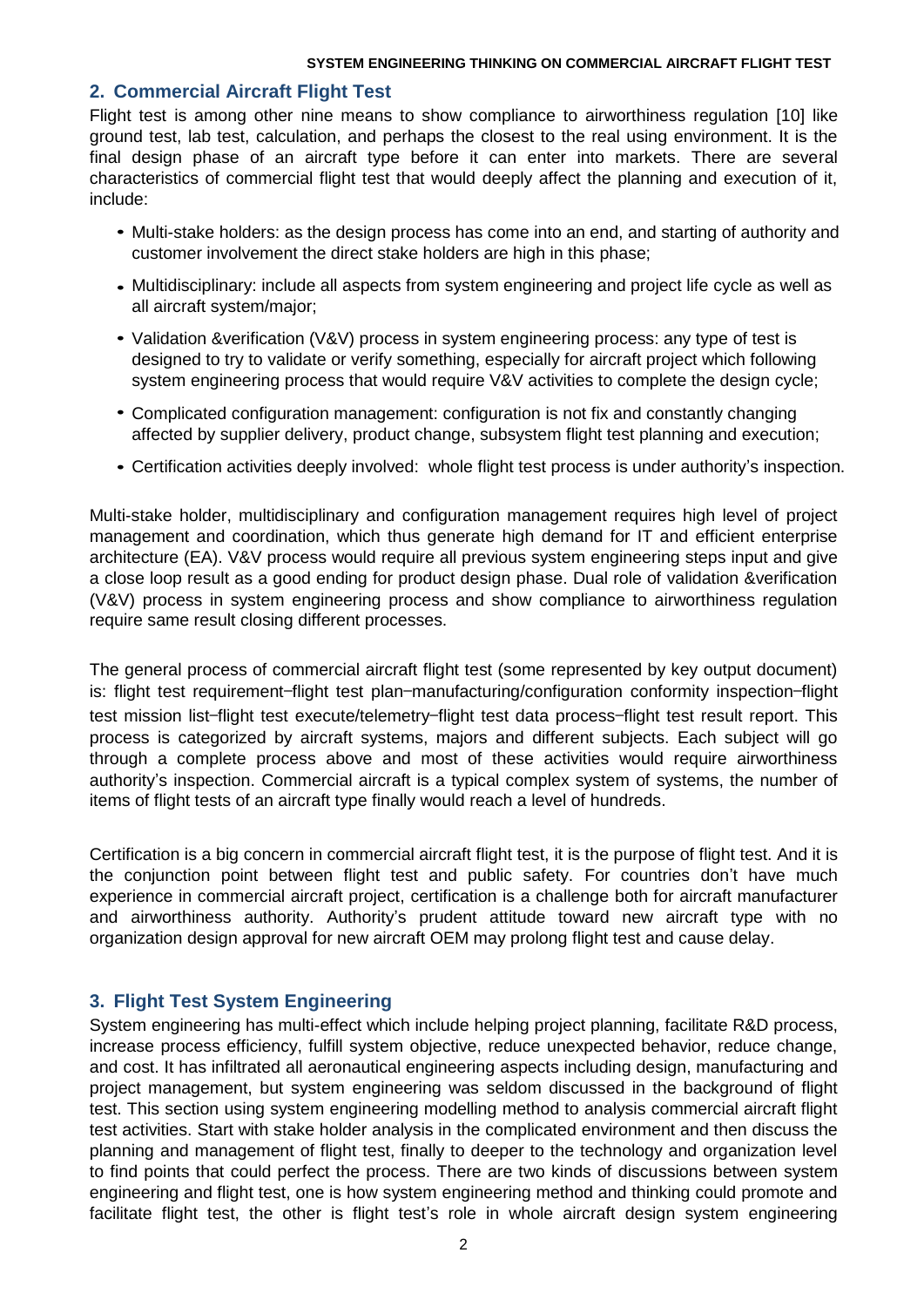process(V-model). This section will discuss both these topics.

## 3.1 Scenarios and Stake Holder Identification and in Commercial Aircraft Flight Test

As aircraft design V-model coming to an end, stake holders accumulate to a peak. Understand the interests and position in this activity is important. Stake holders of flight test are identified from the business flow. From up, middle and downstream of business flow stake holders are identified and shown in Figure 1.



### Figure 1 – Example of a figure.

Stake holders are also identified from operation scenario, the steps are shown below.





As introduced in section 2, general process of commercial aircraft flight test could be used as different scenarios in commercial stake holder identification. So, scenarios are identified as: test plan and document preparation and submission, planning, manufacturing/configuration conformity inspection, flight test/telemetry, result generation, feedback, certification activities and aircraft modification. Stake Holders action at each scenario are show below.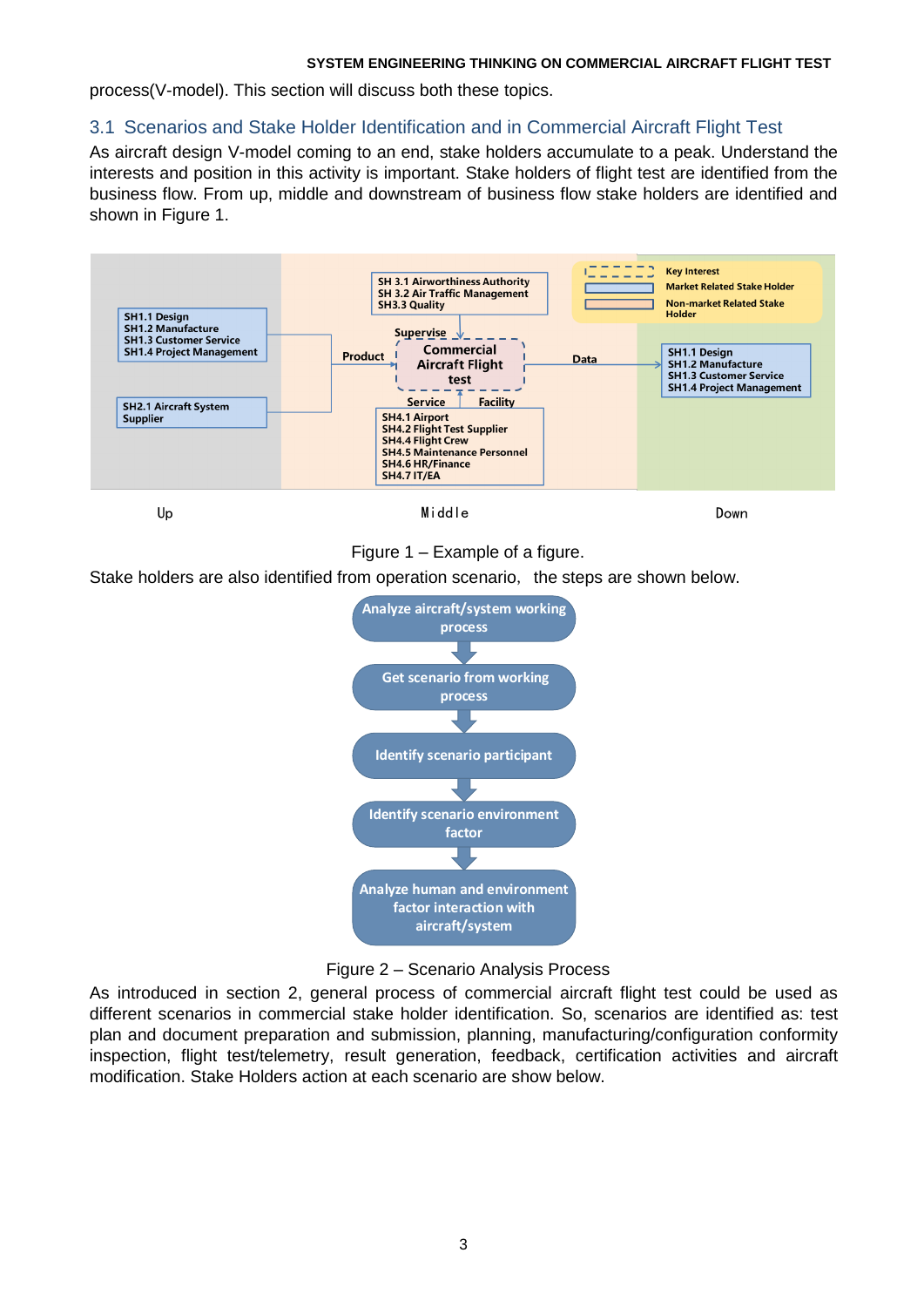

Fig 3 Flight Test Preparation



Fig 4 Flight Test Scenario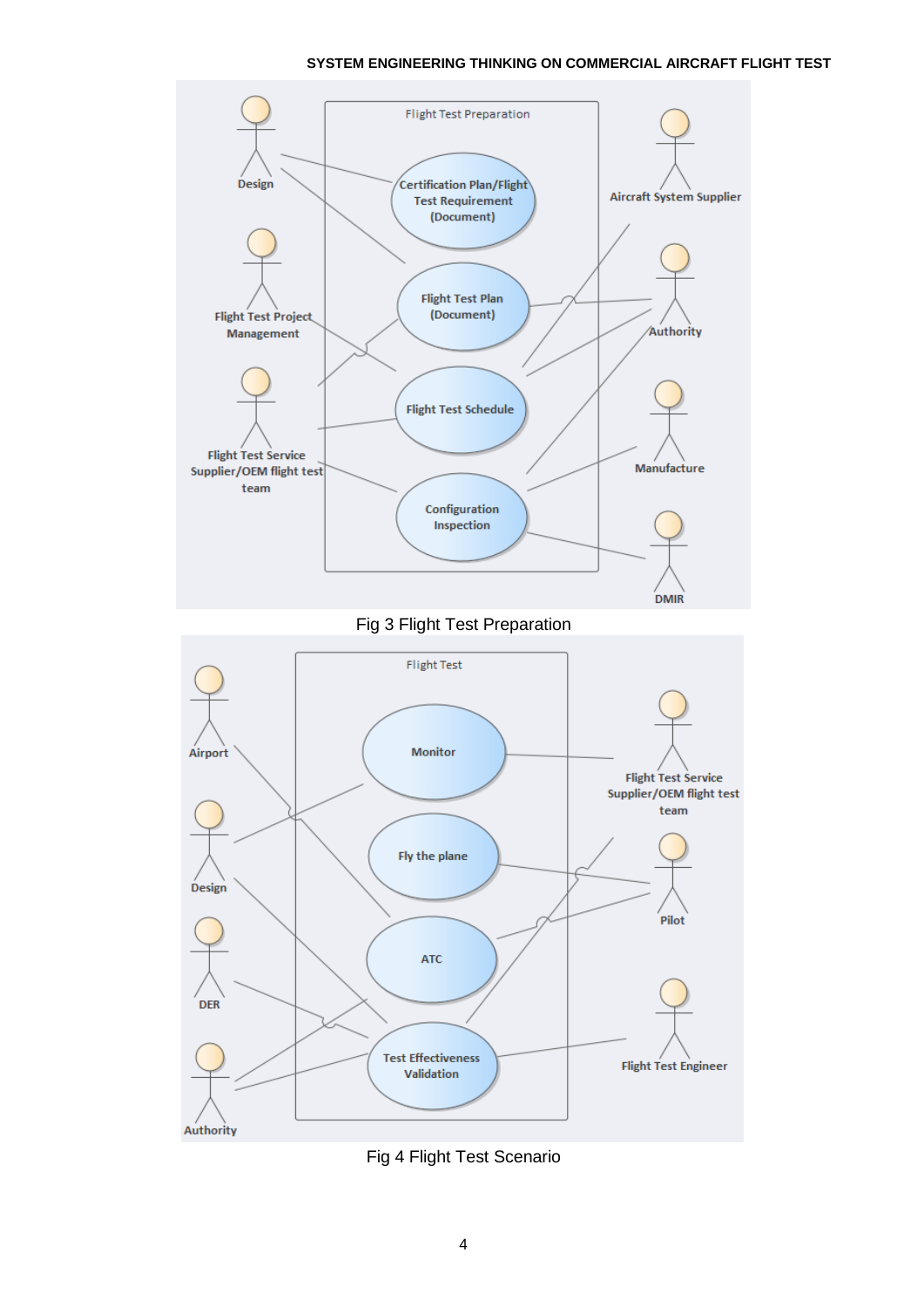

### Fig 5 Instrumentation and modification



### Fig 6 Data analysis and product change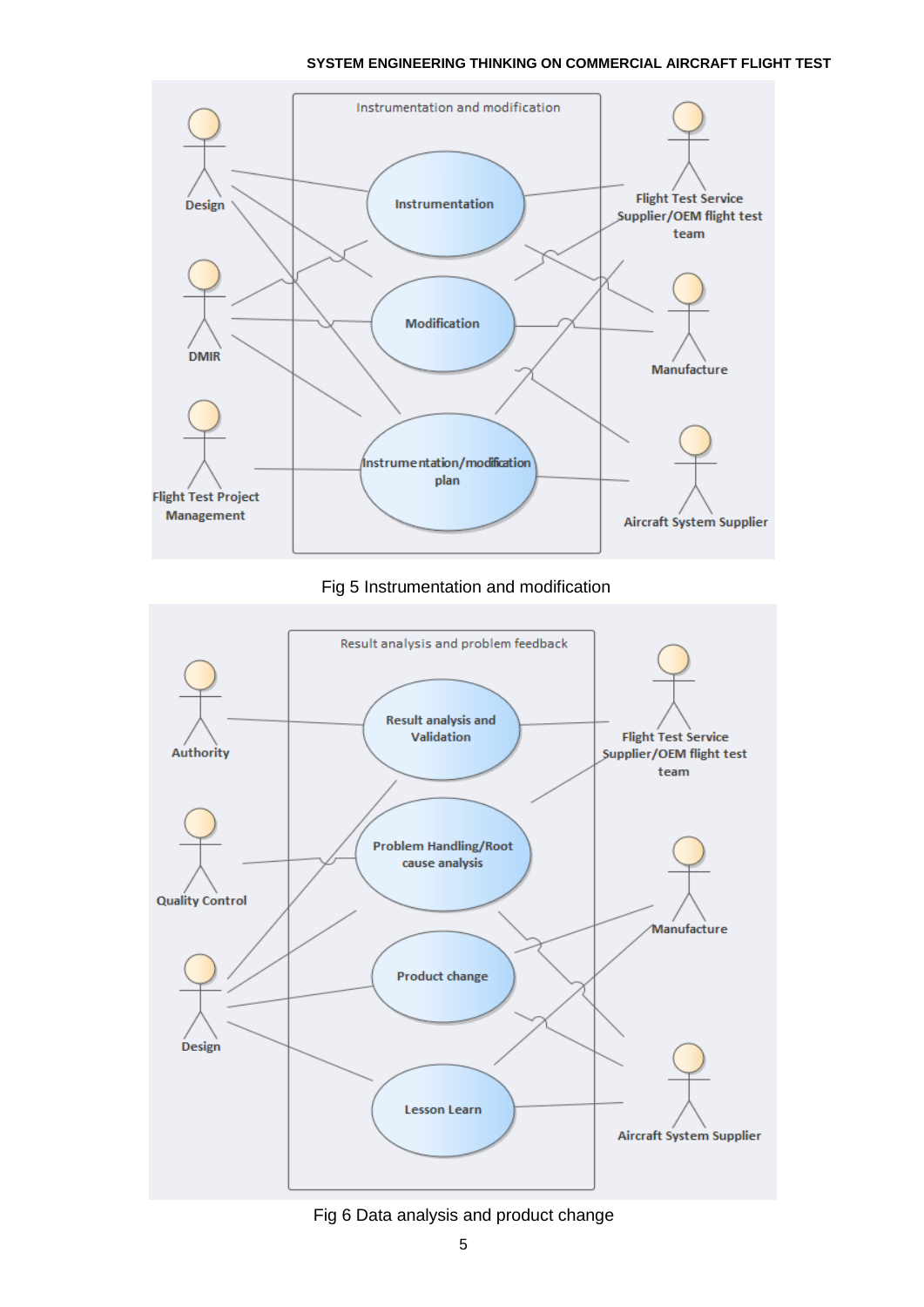As the stake holders' involvement is clear, it is possible to discuss other key aspects that would affect flight test.

## 3.2 Flight Test Planning and Management

In commercial aircraft project, certification process, project management and system engineering V process go parallel and correlated between each other. FAA certification guide [11] lists project phase together with certification phase. And International Council on Systems Engineering (INCOSE) has worked with Project Management Institute (PMI) to combine the force of project management and system engineering applied in real aviation project [12]. As a test of system of systems, items of commercial aircraft flight test could reach hundreds to thousands. Therefore, planning and management to such a complex task is crucial. The flight test planning and management team should work closely with aircraft project management and system engineering team since they all face most of aircraft majors and flight test is key to whole aircraft project certification and success.

The first aspect discussed here is the possible combination of different kinds of flight tests and reduce test point. In Chinese commercial aircraft projects, there are three categories of flight test: research and development flight test, which is designed for aircraft OEM design department to verify the real produced aircraft performance is close to simulation and design target; compliance flight test is used to show the test result conform to airworthiness regulation; certification inspection flight test fly by authority's pilots check selected item among compliance flight test. Planning and combination of these three types of tests is a big task and could save a lot of flights to reach certification. But it will require many stake holders to corporate in this planning. The reduction of flight test point should base on functions and requirements need to be tested, so link of flight test to function design and requirements should be constructed at early phase of flight test.

The considered ways include:

- Do as much as mock up test and on ground test to increase system maturity and confidence to *•* reduce R&D flight test;
- Use statistics method (hypothesis testing) to select proper test point, if the test point is *•* reduced the flight will be reduced accordingly;
- If the R&D flight test is good the result could direct used to show conformity (need configuration management record);
- If the aircraft manufacturer is confident enough and well prepared the OEM can ask authority to do certification test directly and the result of course can used to show conformity.

Second, good configuration management is key to success of flight test. This is shown in several aspects:

- Configuration control is important for flight test safety; *•*
- Configuration is necessary information provide to authority for certification; *•*
- For the reason of system supplier development and delivery time, flight test aircraft *•* hardware/software may not be mature part, which may need constant upgrade;
- Certain test subject would require specific configuration, so configuration is often bounded with *•* flight test execution thus affect flight test planning and schedule;
- Flight test instrumentation would have big impact on configuration and onboard instrument will *•*also need configuration management.

In aircraft design, requirement traceability and testability design go down into system, subsystem level, as the left part of V-model. Same thing should be considered for design of verification methods. Flight test is one of these verification methods.

Some commercial aircraft projects choose flight test service supplier to do the flight test together with aircraft OEM. But this would not always be an easier way to certification. The cooperate flight test would involve in huge amount of coordinate task and cause a big triangle relation between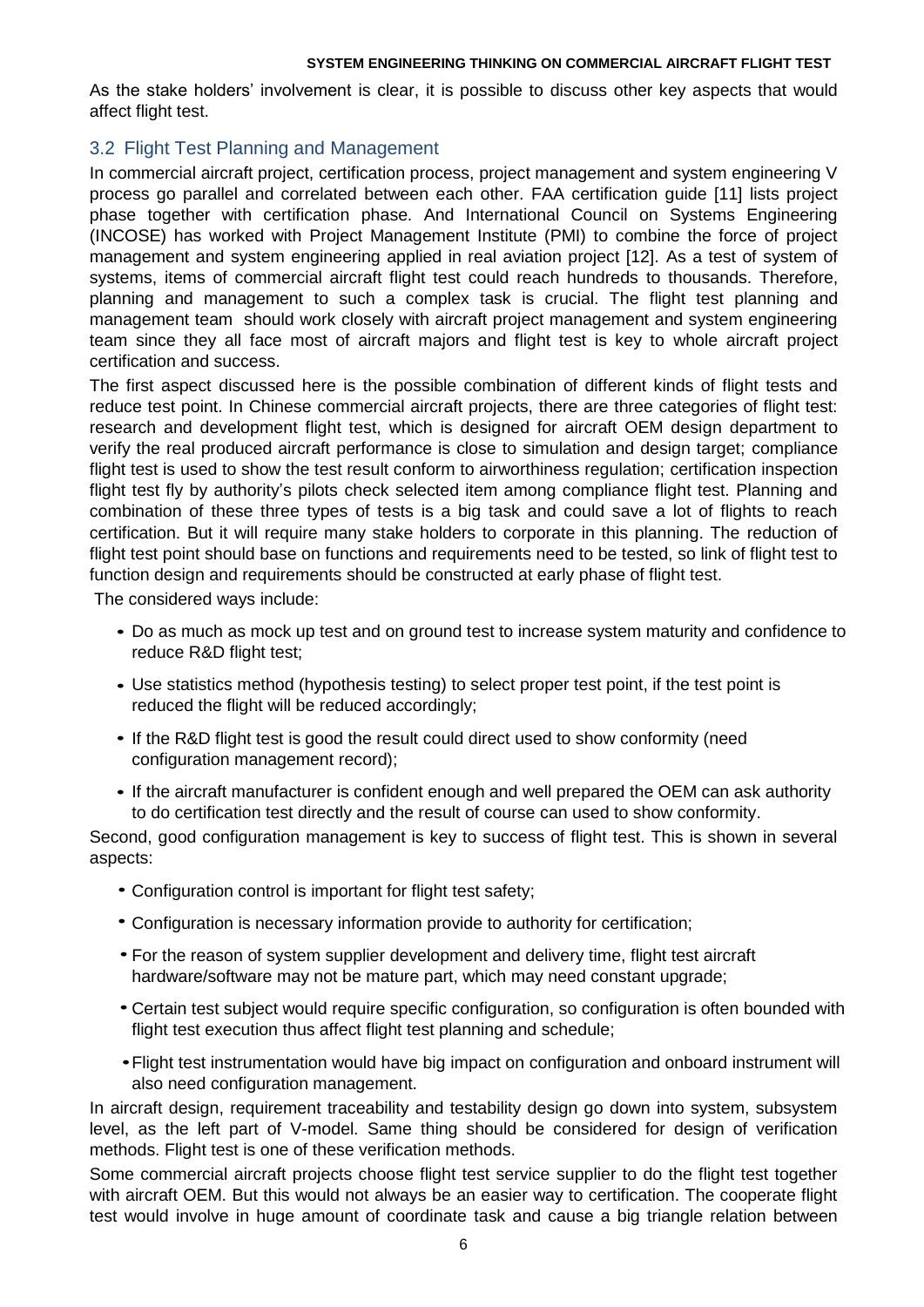aircraft OEM, flight test service supplier and certification authority. Careful decision should be made before choosing this mode and clear working mode should be considered and defined as early as possible before execution.

Last but the most important thing is balancing flight test safety and schedule. Schedule is bounded tightly with fiscal and market success but too much emphasis on it would fail the project. B737 MAX has raised alarm on this topic. B787 also cause many troubles [13] when it first entry into market. A proper design would require a state of art technique and true ingenuity to reach this balance, so dedicated flight test personnel and department would be necessary for large OEM to steady accumulate flight capability and their opinion has to be respected by management level to reach a full success for the project. Another possible solution to this contradictory topic is through risk management [14].

### 3.3 Flight test from a system engineering point of view

There are two aspects in system engineering: one is from V-model design break down and synthesis point of view, the other is from a multidisciplinary point of view which combines system of systems from all engineering majors [15] [16] and RAMS (Reliability, Availability, Maintainability, Safety) majors. Flight test matter much in both these two aspects.

So, in the first perspective requirements capture flow down and traceability is key. At beginning of aircraft project, system engineering team in charge of aircraft level requirement capture and architectural/functional design phase should include flight test requirements in the requirement architecture. And the part of aircraft level requirements verification plan related flight test should be validated with flight test department as early as possible.

In the second perspective, systems and engineering majors will need to use this chance to verify its design meet the aircraft/system requirements they got. And the verification activity is used to close the aircraft design V-model. The flight test engineer should also work as a system engineering V&V engineer to consider combination of flight test point used to close verification process in system engineering related to system requirements and aircraft requirements and the test point to show conformity to airworthiness regulation. While validating and verifying the real product, process and simulation/analysis models built during design and analysis phase should also be included.

In execution of flight test, faults and product changes made in flight test not only should feedback to aircraft system/major but also trace back and link to functional design and requirement, especially safety related requirement capture as a standard fault handling process. This is already done by some of PLM system suppliers like Siemens.

## 3.4 Tools and IT/EA Relate to Flight Test

In the age of industrial 4.0 to perform complex engineering activities like flight test a set of applicable digital tools and system is necessary whether to ease the process and to keep the project's quality. So, this part different kinds of system engineering digital system or tool would be discussed.

As a project itself, flight test's sub activities are deep correlated together. One system's flight test schedule, ground test or configuration readiness would affect the other system's flight test execution. For the planning and project management, integrated master plan [17] and project management IT tool that automatic change by the correlation could be considered for planning and schedule of flight test.

Further, if goes deeper into process, activity and behavior level need-function-requirement-physical (NFRP) [18][19] and MBSE modelling method will be useful for system and process analysis. From real experience, it is found that EA and process architecture are crucial to project since commercial aviation is a process-based system to keep the operation safety, so as the commercial aircraft flight test. The document, hardware/software flow would rely on the process and IT system. But with too much stake holders in the loop the process has become enormously complicated and has even became a social-technical system that would affect the efficiency of flight test operation. This conclusion is also extending to the whole aircraft design project. So, EA system should be emphasized here. The Enterprise Architect's job is to design organizations and enterprise IT systems,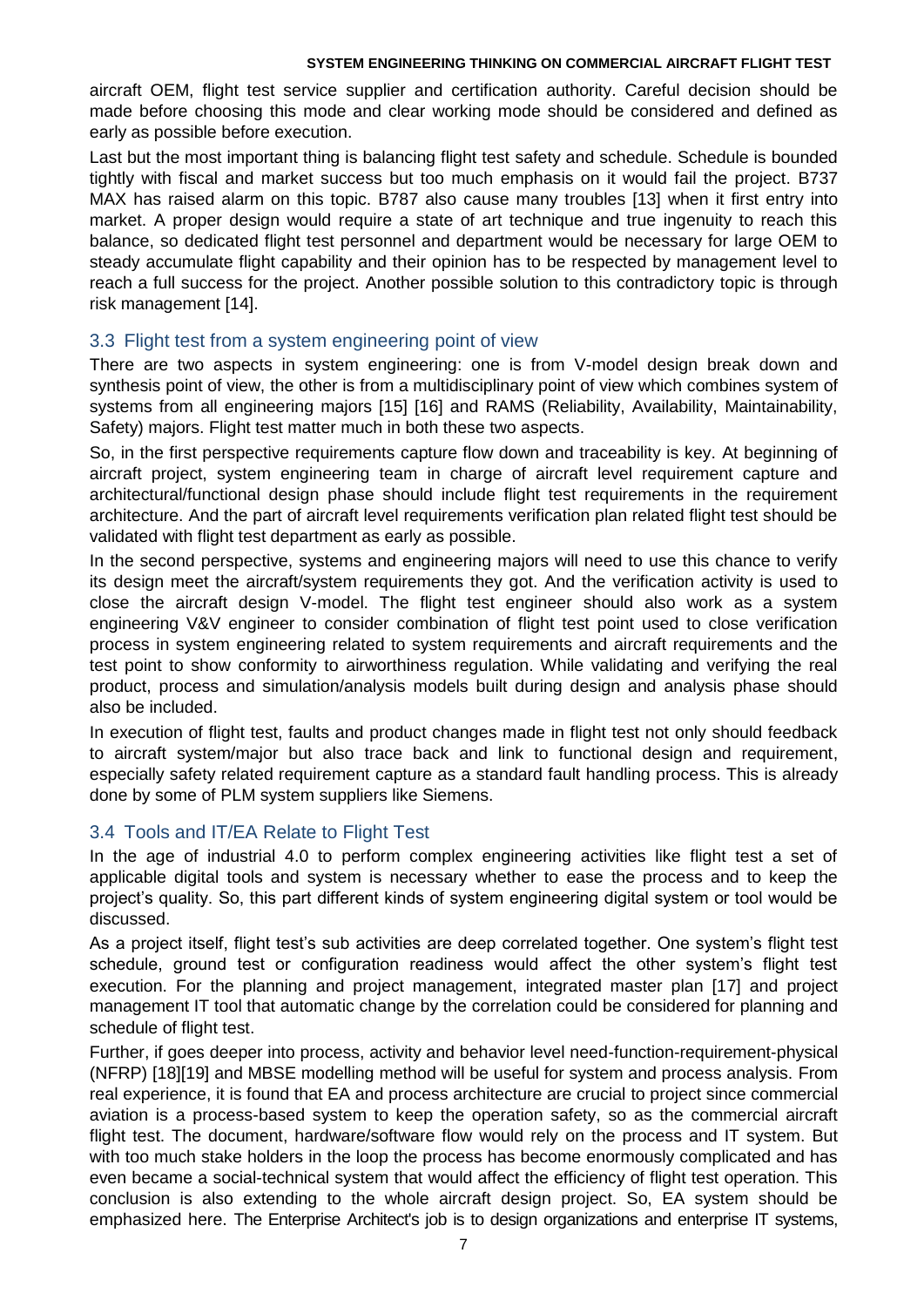seen as social-technical systems, in other words as the result of the coupling of business organizations and computer systems. The key activities of the Enterprise Architect are:

- Needs and requirements engineering
- **•** Enterprise architecture & modelling
- Collaborative Steering

The skills of the Enterprise Architect

- 1. Needs and requirements engineering
- Building and modelling the enterprise's needs architecture
- Building and modelling the enterprise's requirements architecture
- 2. Enterprise architecture & modelling
- Analyzing and building the architecture of the environment of an enterprise
- Analyzing and building the enterprise's business architecture
- Analyzing and building the IT architecture of an enterprise
- Building an integrated enterprise transformation roadmap
- Modelling the architecture of the environment of an enterprise
- Modelling the business and IT architecture of an enterprise
- Modelling an integrated enterprise transformation roadmap
- 3. Collaborative Steering
- Building the organizational architecture of a transformation project
- Ensuring collaboration between the actors of an enterprise transformation project

So, system engineering modelling language like SySML [20] [21] or ARCADIA [22] are necessary to help EA architect the process of flight test. Then requirement management tools are necessary to keep the flight test system goes as designed as well as to trace system/aircraft requirements and regulation articles to flight test item, thus to keep up with all previous steps in aircraft design V model.

In configuration area the traditional PLM (Product Life Cycle Management) system can applied in document control and worked partly as enterprise process control. And in the hardware control area configuration management currently is done by 3D CATIA product which can extend to the latest digital twin philosophy.

Although not applied now new technologies should find its good application opportunities in flight test. Like digital twin for configuration management and preventive maintenance in aircraft health condition control.

Finally, in the solving big aircraft engineering problem found in flight test NFRP should be applied to reach a systematic result and fulfill the safety requirement.

## **4. Future Works and Discussion**

This paper discusses the possible system engineering application in commercial aircraft flight test based on pain and gain from real engineering experience. Characteristics of commercial aircraft flight test are summarized and system engineering solution are presented. Some new idea like MBSE, EA and digital tools are put up as new advancement happened in system engineering.

Still there are much to do to complete the job presented here.

The stake holder identification could expand to a full need-function-requirement-physical analysis of flight test to better analyze the activities and optimize the process and EA system go with it.

The application of new technologies like digital twin and aircraft health management in flight test could be further explored. Combination of health management/aircraft monitor system [23] with flight test instrument system could be considered.

Lack of valid testing in flight test phase and path to certification on innovative technologies still hinder the incorporation of new technologies into commercial aviation, thus slow the evolution speed of commercial aviation.

### **References**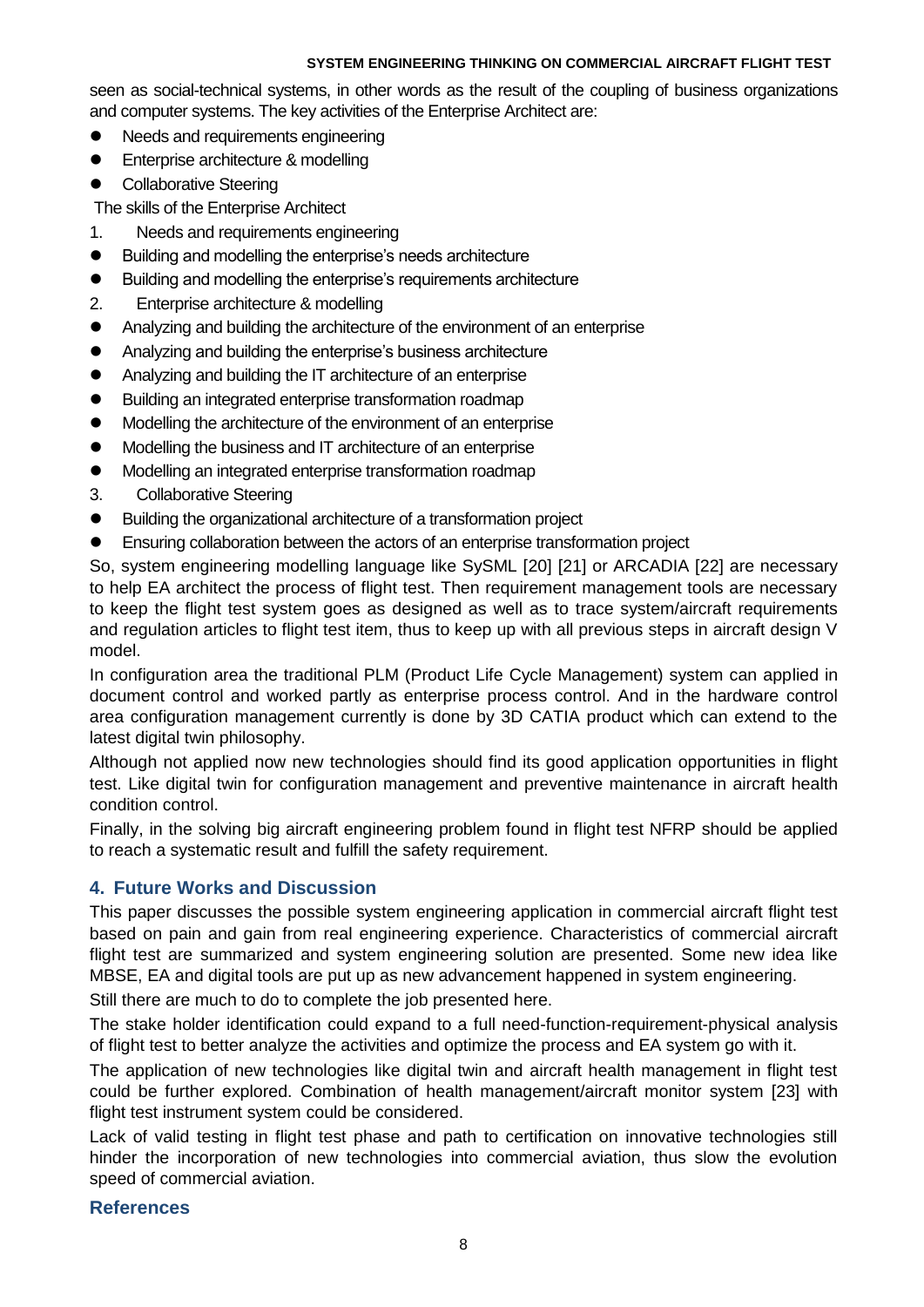- [1] Micouin P. *Model-Based Systems Engineering (Fundamentals and Methods)*. 1st edition, Wiley, 2014.
- [2] Donald T Ward, Thomas W Strganac, Rob Niewohhner. *Introduction Flight Test Engineering Volume One*. Third Edition. Kendall/Hunt Publishing. 2006.
- [3] Donald T Ward, Thomas W Strganac, Rob Niewohhner. *Introduction Flight Test Engineering Volume Two*. Kendall/Hunt Publishing. 2008.
- [4] Ralph D. Kimberlin. *Flight Testing Of Fixed-Wing Aircraft. American Institute of Aeronautics and Astronautics*. AIAA. 2003.
- [5] Mark B. Tischler and Robert K. Remple. *Aircraft and Rotorcraft System Identification*, Second Edition. AIAA. 2012
- [6] Stephen Corda. *Introduction to Aerospace Engineering with a Flight Test Perspective*. 1st edition, Wiley, 2017
- [7] Mario Asselin. *Operational Aircraft Performance and Flight Test Practices*. 1st edition, AIAA, 2021
- [8] Trevor M. Young. *Performance of the Jet Transport Airplane: Analysis Methods, Flight Operations, and Regulations*. 1st edition, Wiley, 2018
- [9] Barnes W. McCormick. *Introduction to flight testing and applied aerodynamics*. 1st edition, AIAA, 2011
- [10] Filippo De Florio. *Airworthiness An Introduction to Aircraft Certification and Operations*. Third edition, Elsevier. 2016
- [11]AIA, AEA, GAMA, FAA. The FAA and Industry Guide to Product Certification. Third edition. FAA. 2017
- [12] Eric Rebentisch. *Integrating Program Management and Systems Engineering: Methods, Tools, and Organizational Systems for Improving Performance*. 1st edition, Wiley, 2017
- [13] Guru, PANDIAN, Michael, PECHT, Enrico, & Melinda, et al.. Data-driven reliability analysis of Boeing 787 Dreamliner. *Chinese Journal of Aeronautics.* Vol 7, 1969-1979. 2020
- [14] Carl Macrae. *Close Calls Managing Risk and Resilience in Airline Flight Safety.* 1st edition, Palgrave Macmillan, 2014
- [15] James A. Crowder, John N. Carbone, Russell Demijohn. *Multidisciplinary Systems Engineering Architecting the Design Process*. 1st edition, Springer, 2016
- [16] Mohammad H. Sadraey. *Aircraft Design A Systems Engineering Approach*. 1st edition, Wiley, 2013
- [17] Richard Sheng. *Systems Engineering for Aerospace: A Practical Approach*. 1st edition, Elsevier. 2019
- [18] D. He, Y. Zhao, B. Guo, Z. Qian. *COMAC System Engineering Manual*. 4<sup>th</sup> edition. Shanghai Jiaotong University Press. 2020
- [19] Shuo C, Xin J, Jian T, Yi W, Zhaobing W, Shimeng C. A Design of Commercial Aircraft Health Management Using N-F-R-P Process. *Proc 4TH INTERNATIONAL CONFERENCE ON COMPLEX SYSTEMS DESIGN & MANAGEMENT ASIA*, Beijing, Vol. 1, paper number, pp 1-11, 2021.
- [20] Dori Dov. *Model-Based Systems Engineering with OPM and SYSML*. 1st edition, Springer, 2016
- [21] Jon Holt, Simon Perry. *SysML for Systems Engineering: A model-based approach*. 2nd edition, The Institution of Engineering and Technology, 2014
- [22] Pascal Roques. *Systems Architecture Modeling with the Arcadia Method: A Practical Guide to Capella*. 1st Edition. ISTE Press – Elsevier. 2017
- [23] C. Shuo and W. Yi. Integrated Vehicle Health Management Technology and Its Applications in Commercial Aviation. *Proceeding of 2017 International Conference on Sensing, Diagnostics, Prognostics, and Control (SDPC),* Shanghai, pp. 740-745, 2017

#### **Copyright Issues**

The copyright statement is included in the template and must appear in your final pdf document in the position, style and font size shown below. If you do not include this in your paper, ICAS is not allowed and will not publish it.

#### **Copyright Statement**

The authors confirm that they, and/or their company or organization, hold copyright on all of the original material included in this paper. The authors also confirm that they have obtained permission, from the copyright holder